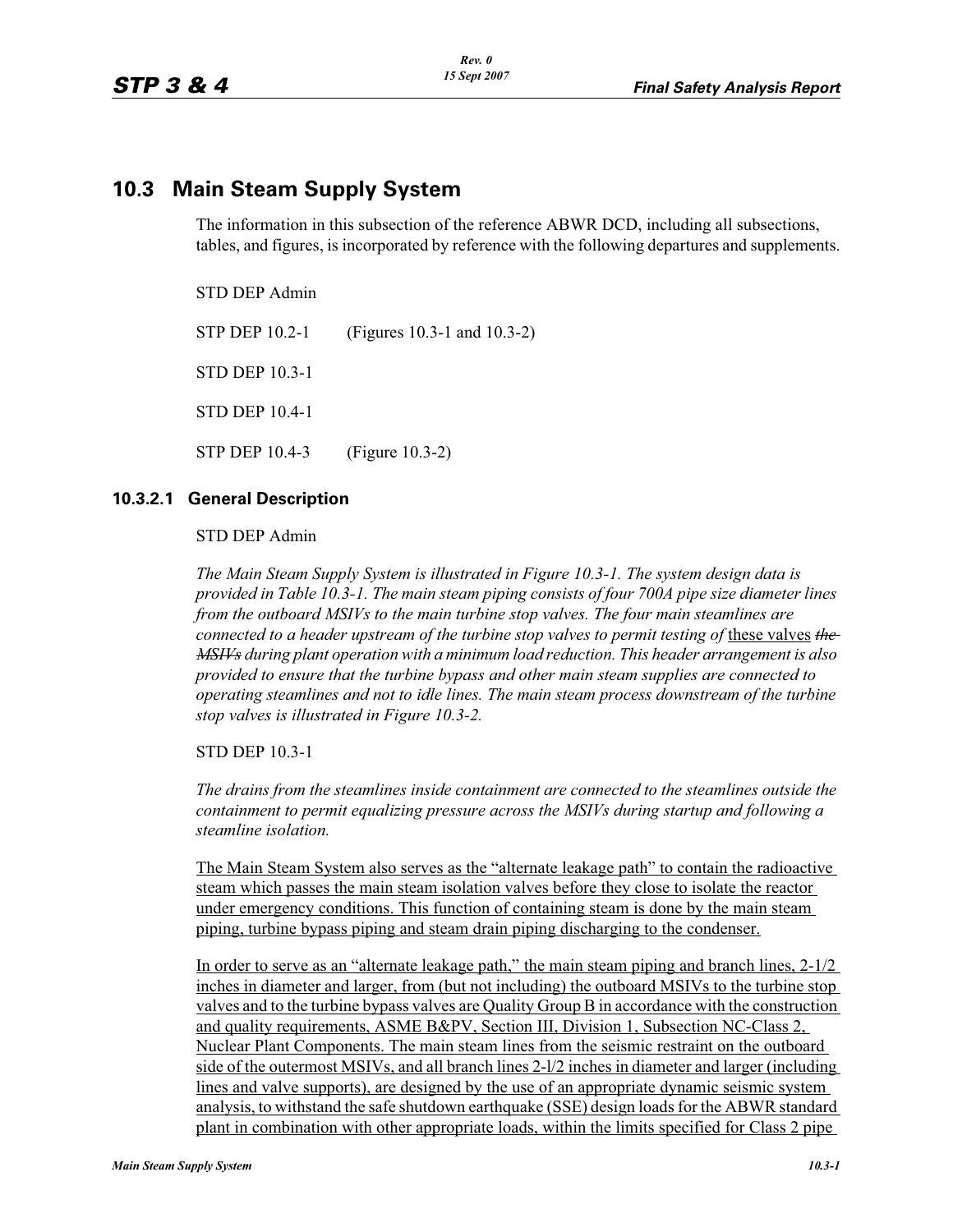in Section III of the ASME B&PV Code. Lines smaller than 2-l/2 inches in diameter, the rupture of which could result in bypass of the main condenser, are designed to withstand the SSE design loads for the ABWR standard plant in combination with other appropriate loads. The mathematical model for the dynamic and seismic analyses of the main steam lines and branch line piping includes the turbine stop valves and piping to the turbine casing.

*A drain line is Drain lines are connected to the low points of each main steamline, both inside and outside the containment. Both sets of drains are headered and connected with isolation valves to allow drainage to the main condenser. To permit intermittent draining of the steamline low points at low loads, orificed lines are provided around the final valve to the main condenser. The steamline drains, except* including the drains *through the Control Building, maintain a continuous downward slope from the steam system low points to the orifice located near the condenser* in the direction of flow to the steam system line drain low points in the Reactor Building steam tunnel and then slope upward to reach the high point in the steam tunnel above the Control Building. From this high point in the Control Building, the lines slope downward in the direction of flow to the Nuclear Island-Balance of Plant piping interface one meter outside of the Control Building. Although the drain lines flow upward for a portion of their travel, the differential pressure between the condenser and main steam lines, combined with the bypass and orifice isolation valves in the drain lines, which are controlled by reactor pressure and power, respectively, ensure complete drainage while preventing water hammer. *To permit emptying the drain lines for maintenance, drains are provided from the line low points going to the radwaste system.*

# **10.3.2.2 System Operation**

STD DEP 10.4-1

*Normal Operation — At low plant power levels, the Main Steam System may be used to supply steam to the turbine gland steam seal system. At high plant power levels, turbine gland sealing steam is normally supplied from the high pressure heater drain tank or related turbine extraction.* During startup, the turbine gland seal steam system is supplied from the auxiliary boiler. At a sufficient pressure during reactor startup and up to rated power operation, seal steam is supplied by the gland steam evaporator. The source of heating steam for the evaporator is main steam or turbine extraction steam.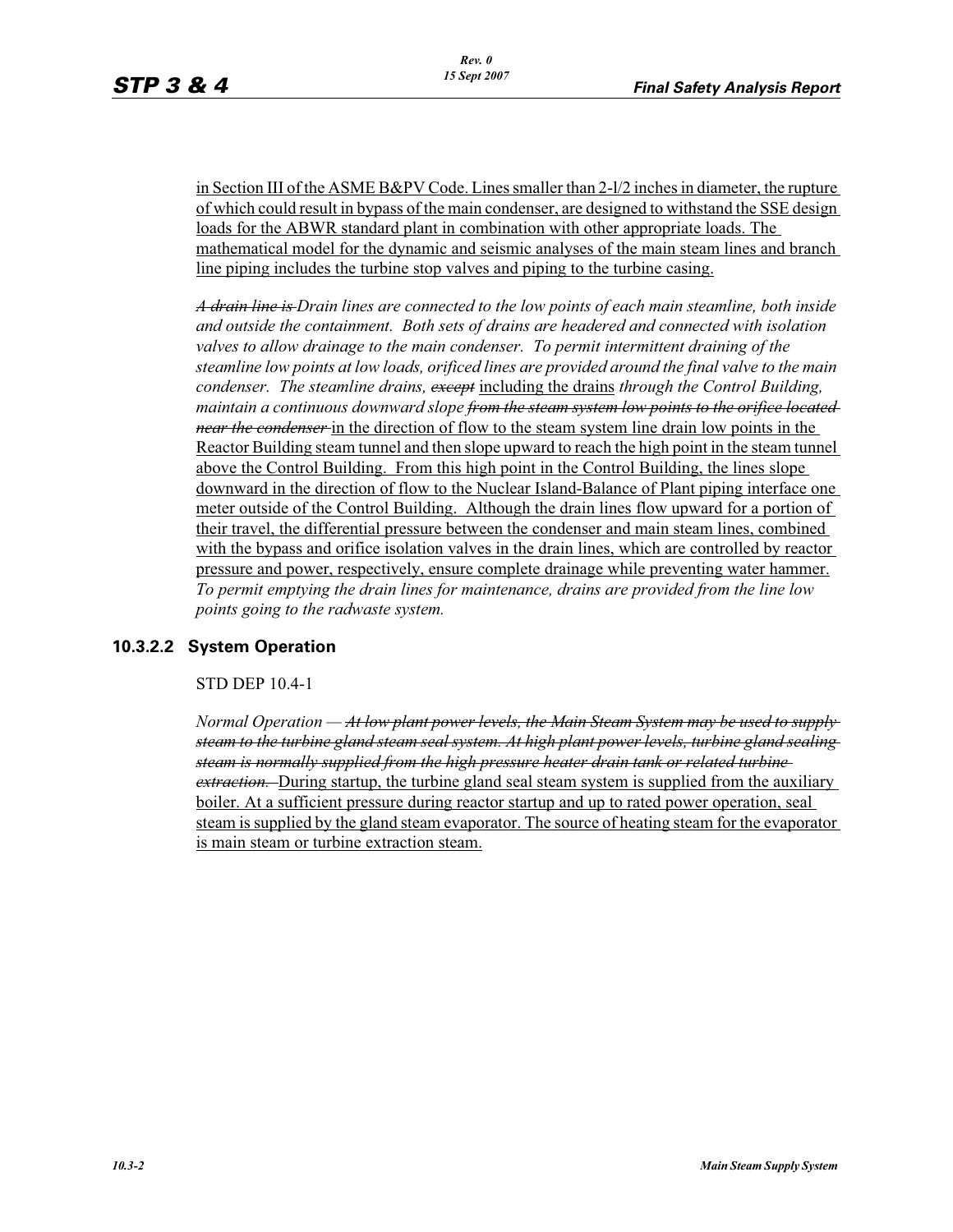# **10.3.7 COL License Information**

#### **10.3.7.1 Procedures to Avoid Steam Hammer and Discharge Loads**

The following site-specific supplement addresses COL License Information Item 10.4.

Operating and maintenance procedures that include precautions to avoid steam hammer and relief valve discharge loads are prepared in accordance with the Plant Operating Procedure Development Plan described in Subsection 13.5.3.1.

## **10.3.7.2 MSIV Leakage**

The following standard supplement addresses COL License Information Item 10.5.

The MSIVs are designed to limit the leakage to less than 66.1 liters/min for all four lines, at a pressure corresponding to the calculated peak containment pressure for design basis accidents given in Table 6.2-1.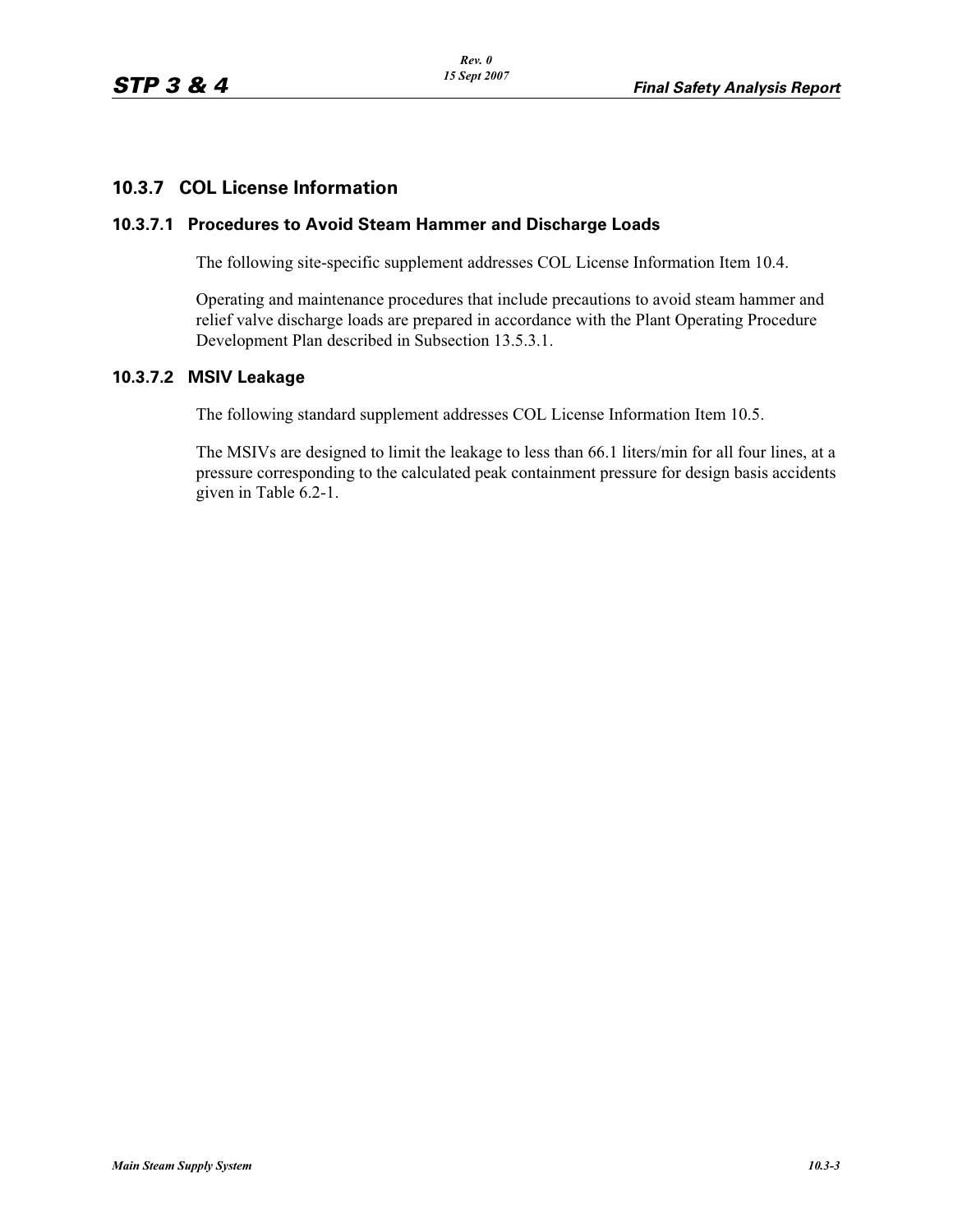

Figure 10.3-1 Main Steam Supply System **Figure 10.3-1 Main Steam Supply System**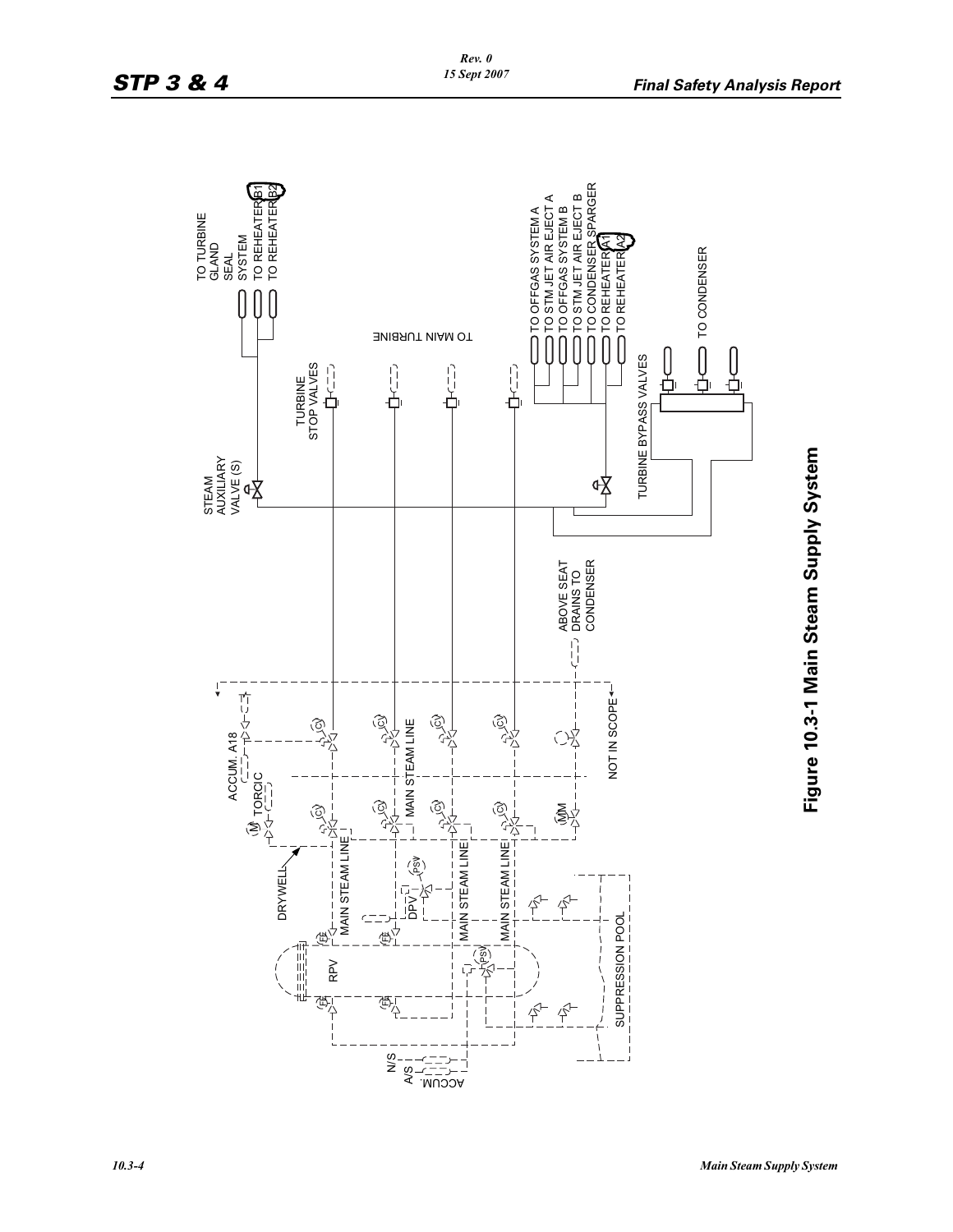

*Rev. 0*